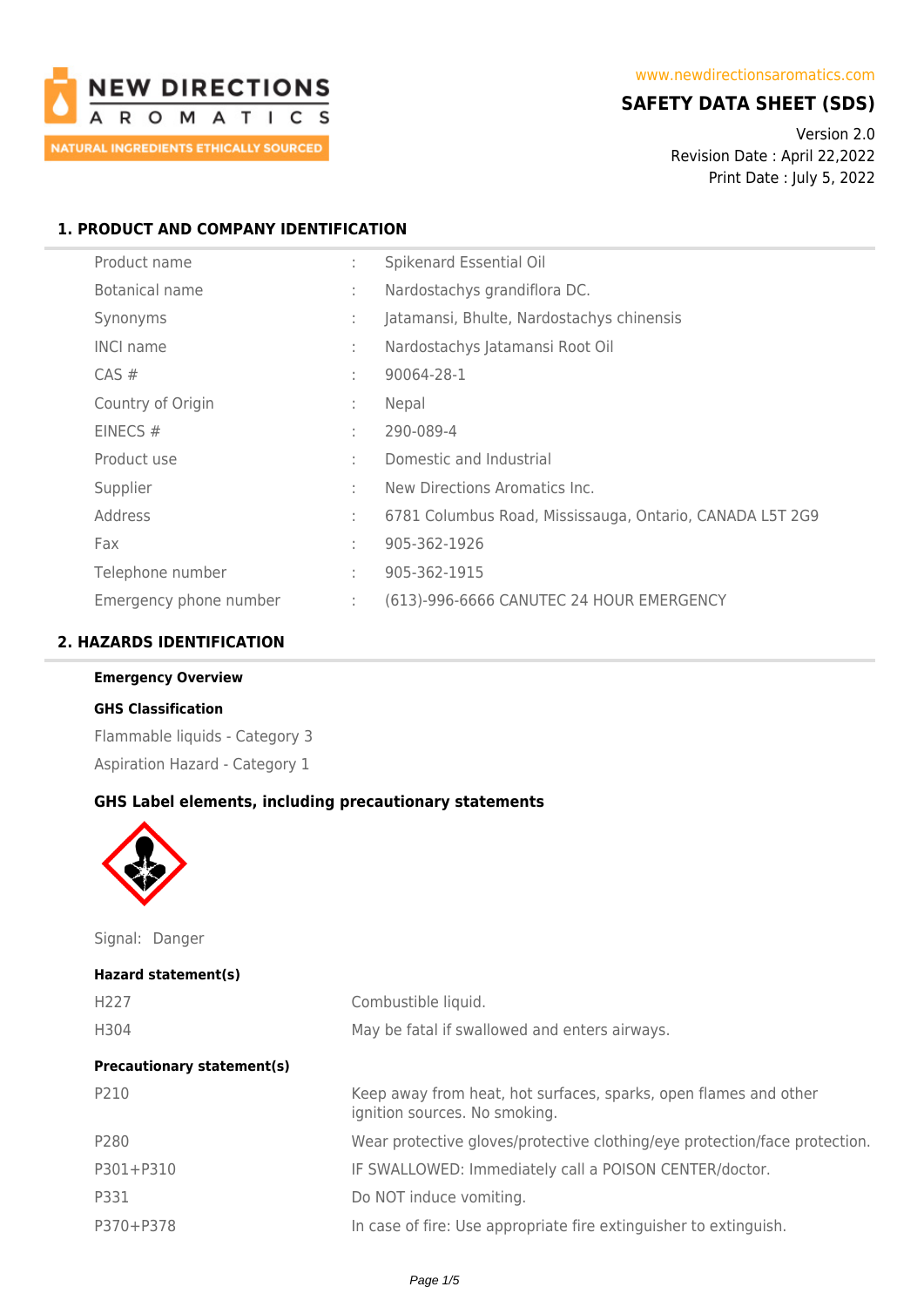P403+P235 Store in a well ventilated place. Keep cool. P501 Dispose of contents/container according to local regulations.

### **3. COMPOSITION / INFORMATION INGREDIENTS**

| <b>Product Name</b>             | <b>CAS NO</b> | <b>EC NO</b> | <b>Concentration</b> |
|---------------------------------|---------------|--------------|----------------------|
| Nardostachys Jatamansi Root Oil | 90064-28-1    | 290-089-4    | 100 %                |

### **4. FIRST AID MEASURES**

#### **Eye contact**

Hold the eyelids apart and flush the eyes continuously with running for at least 15 minutes. Contact a doctor If irritation occurs.

#### **Skin contact**

Remove contaminated clothing. Wash area with soap and water. If irritation occurs, get medical attention.

#### **Inhalation**

If inhaled, removed to fresh air. Get medical attention if symptoms appear.

#### **Ingestion**

Dilute with water. Do not induce vomiting. Get medical attention or contact the poison control centre.

### **5. FIRE FIGHTING MEASURES**

#### **Suitable extinguishing media**

Water, foam, dry chemical powder, carbon dioxide.

#### **Special protective equipment and precautions for fire-fighters**

Fire fighters to wear self-contained breathing apparatus and suitable protective clothing. If safe to do so, remove containers from the path of fire. Keep containers cool with water spray.

#### **Special hazards arising from the substance or its combustible products**

Heating can cause expansion/ decomposition of the material which can lead to containers exploding.

#### **Resulting gases**

Oxides of Carbon (CO & CO2) and/or Oxides of Nitrogen. Hydrocarbons and/or its derivatives. Thermal degradation may also produce oxides of silicone.

#### **6. ACCIDENTAL RELEASE MEASURES**

#### **Personal precautions, protective equipment and emergency procedures.**

Respiratory protection equipment may be necessary.

#### **Environmental precautions**

Prevent entry to sewers and public waters. Notify authorities if product enters sewers or public waters.

#### **Methods and materials for containment and cleaning up**

Use absorbent material (soil, sand or other inert material). Use non-sparking tools. Collect & seal in properly labeled containers or, drums for disposal. Wash area down with detergent and excess water.

#### **7. HANDLING AND STORAGE**

#### **Precautions for safe handling**

Do not expose to heat and flame; use only ventilated areas. Avoid sparks or smoking during use. Avoid skin & eye contact and breathing in vapor, mists & aerosols.

#### **Conditions for safe storage, including any incompatibilities**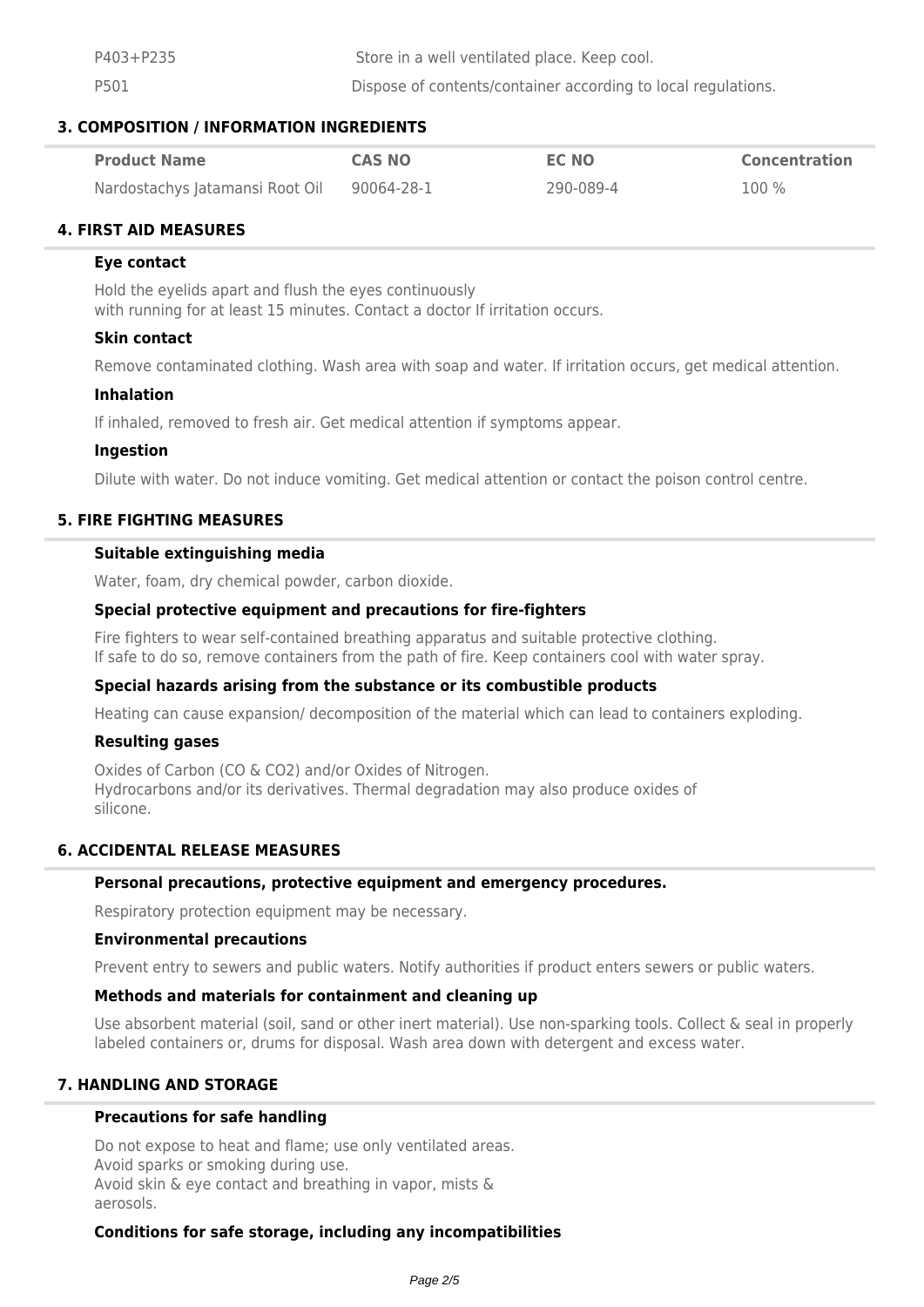Store in a cool, dry, well-ventilated area out of the direct sunlight. Store away from heat/ ignition sources and from oxidizers. Keep in glass, suitable plastic, aluminum or, lacquer-lined containers. Keep containers closed when not in use.

### **8. EXPOSURE CONTROLS AND PERSONAL PROTECTION**

#### **Eyes**

Use tightly sealed goggles.

### **Skin**

If skin contact or contamination of clothing is likely, protective clothing should be worn. Use protective gloves.

## **Respiratory**

In case of insufficient ventilation, wear suitable respiratory equipment.

## **Ingestion**

Not for ingestion.

## **9. PHYSICAL AND CHEMICAL PROPERTIES**

| Appearance       | ÷            | Pale yellow/ amber/ deep blue liquid. |
|------------------|--------------|---------------------------------------|
| Odor             | $\mathbf{r}$ | Sweet, woody, musky aroma             |
| Flash point      |              | $>60^{\circ}$ C                       |
| Relative density | ÷            | $0.890 - 0.980$ @ 20 deg C.           |
| Solubility (ies) | ÷            | Soluble in ethanol.                   |
| Refractive index | ÷.           | $1.456 - 1.466$ @ 20 deg C.           |
| Optical rotation | ÷            | Not available.                        |
|                  |              |                                       |

## **10. STABILITY AND REACTIVITY**

#### **Chemical stability**

Stable

#### **Conditions to avoid**

Ignition sources.

#### **Incompatible materials**

Strong acids, strong alkalis, oxidizing agents.

### **Hazardous decomposition products**

Carbon oxides

### **11. TOXICOLOGICAL INFORMATION**

#### **Acute toxicity**

#### **Carcinogenicity**

None of the components of this material are listed as a carcinogen.

### **Chronic toxicity**

May cause allergic reactions on skin.

### **Teratogenicity**

Not available.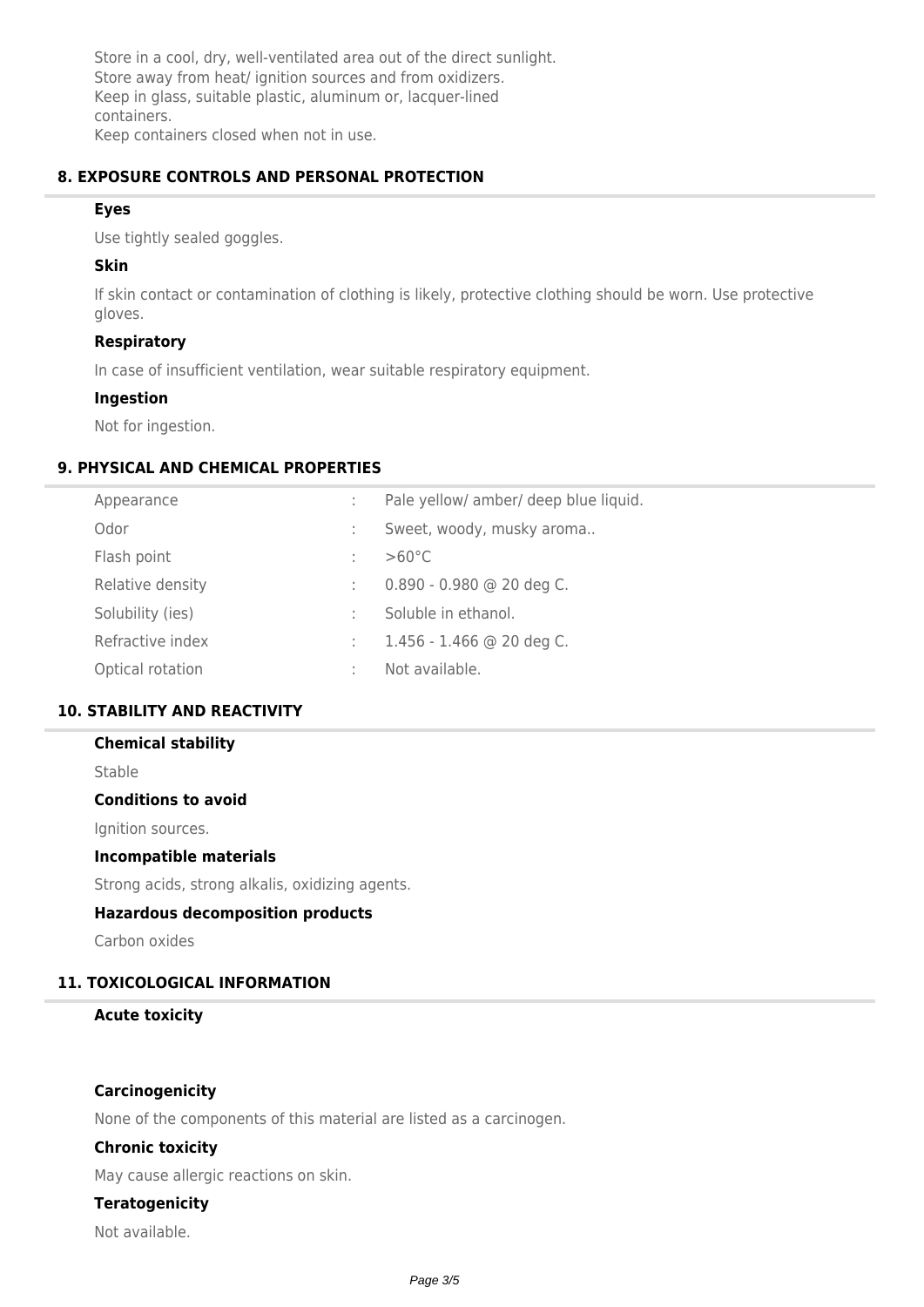## **Mutagenicity**

Not available.

### **Respiratory or skin sensitization**

Irritating to respiratory system and skin.

### **Inhalation**

Irritant to mucous membrane of respiratory tract.

### **Skin contact**

May cause sensitization by skin contact.

### **Eye contact**

Irritating to eyes.

#### **Ingestion**

Harmful if ingested; can cause nausea, vomiting, diarrhea & abdominal pain.

### **12. ECOLOGICAL INFORMATION**

#### **Ecotoxicity**

Avoid contaminating waterways. Prevent contamination of soil & ground. Do not discharge product unmonitored into environment. Harmful to aquatic organisms. May cause long term adverse effects in the aquatic environment.

### **Mobility in soil**

Not available.

## **13. DISPOSAL CONSIDERATION**

Dispose of product in accordance with local, state or provincial and federal regulations. Check with local municipal authority to ensure compliance.

#### **14. TRANSPORT INFORMATION**

#### **UN Number**

NA1993

#### **UN proper shipping name**

Combustible liquid, n.o.s. (Nardostachys grandiflora DC.)

## **Transport hazard class**

3

# **Packing group**

III

## **US DOT Shipping Description (Land)**

NA1993

#### **Proper shipping name**

Combustible liquid, n.o.s. (Nardostachys grandiflora DC.)

#### **Class**

3

#### **Packaging group**

III

## **IMO-IMDG Shipping Description (Sea)**

Not regulated.